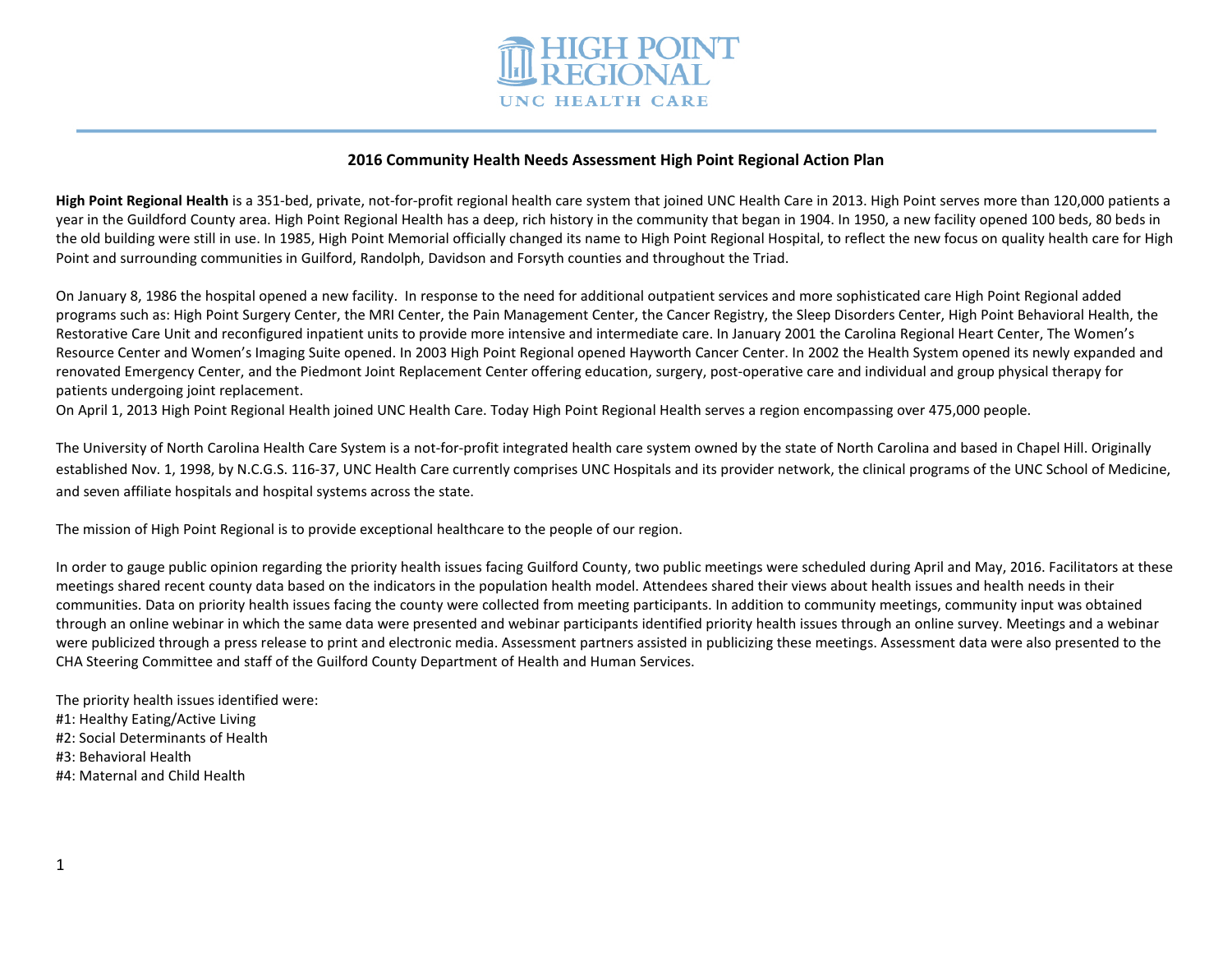

On August 31, 2016 the Guilford Assessment Team participated in a "Results Based Accountability" workshop. This approach was then utilized to conduct 9 additional community meetings focused on each of the priority areas. From these meetings results statements were developed, current resources, gaps and potential strategies were identified.

This report summarizes the efforts and strategies of High Point Regional Health in collaboration with the Guilford Assessment Team to address the prioritized needs identified in the 2016 Guilford County Community Health Needs Assessment. The High Point Regional Team utilized the data from the Guilford County Community Health Needs Assessment and additional information gathered from the community "Results Based Accountability" forums to develop action plan strategies to address the identified needs. The implementation strategies were then prioritized by the High Point Regional Executive Leadership Team and the final strategies were adopted by the High Point Regional Board on November 14, 2016.

# **High Point Regional Community Health Needs Assessment Action Plan**

Priority Area: Needs overarching all priority areas

| Gap                                                                                                              | County<br><b>Strategy</b> | <b>Strategy to Address the Priority</b><br><b>Need GAP</b>                                                                                         | <b>How Specifically - (Action)</b>                                                                                              | Impact of the<br><b>Action</b>                                                                                            | <b>Additional</b><br><b>Resources</b><br><b>Needed</b>                                      | Collaborative<br><b>Partners Needed /</b><br>Available | <b>Evaluation</b><br><b>Metric</b>                                                                 |
|------------------------------------------------------------------------------------------------------------------|---------------------------|----------------------------------------------------------------------------------------------------------------------------------------------------|---------------------------------------------------------------------------------------------------------------------------------|---------------------------------------------------------------------------------------------------------------------------|---------------------------------------------------------------------------------------------|--------------------------------------------------------|----------------------------------------------------------------------------------------------------|
| No central<br>repository of<br>Community<br>Assessment<br>information that is<br>updated on a<br>continual basis | Yes                       | Launch Piedmont Health Counts<br>Website                                                                                                           | Work with Healthy Communities<br>institute to create the website,<br>administrators from partner agencies<br>to upload the data | Shared repository<br>of Community<br>Needs Assessment<br>with statistical data<br>that will be<br>continuously<br>updated | Website domain<br>and platform<br>have been<br>purchased,<br>ongoing<br>maintenance<br>fees | <b>Community Health</b><br>Assessment<br>partners      | Website live and<br>up to date                                                                     |
| Collaboration in<br>house and in the<br>community                                                                |                           | Development of a HPR<br>Community Health Team to<br>manage the Community Health<br>Needs Assessment and 990<br>reporting process                   | Collaborate with the Guilford<br>Assessment Team to perform<br>ongoing assessment and strategy<br>planning and implementation   | Coordinate program<br>to assure<br>assessments are<br>performed and<br>action plans are<br>developed and<br>implemented.  | Staff, budget                                                                               | UNC, Guilford<br>Community<br><b>Assessment Team</b>   | Track hours of<br>participation,<br>Improved results<br>on the<br>Community<br>Needs<br>Assessment |
| Community<br>Collaboration                                                                                       | Yes                       | Continued collaboration with<br>the Guilford County Community<br>Assessment Team to assess,<br>plan and implement evidenced<br>based interventions | Collaborate with the Guilford<br>Assessment Team to get schools,<br>community health, churches, and<br>food banks involved      | Would help meet<br>goal                                                                                                   | Staff to<br>participate,<br>funding for the<br>collaborative                                | <b>Guilford Community</b><br><b>Assessment Team</b>    | Track hours of<br>participation,<br>Improved results<br>on the<br>Community<br>Needs<br>Assessment |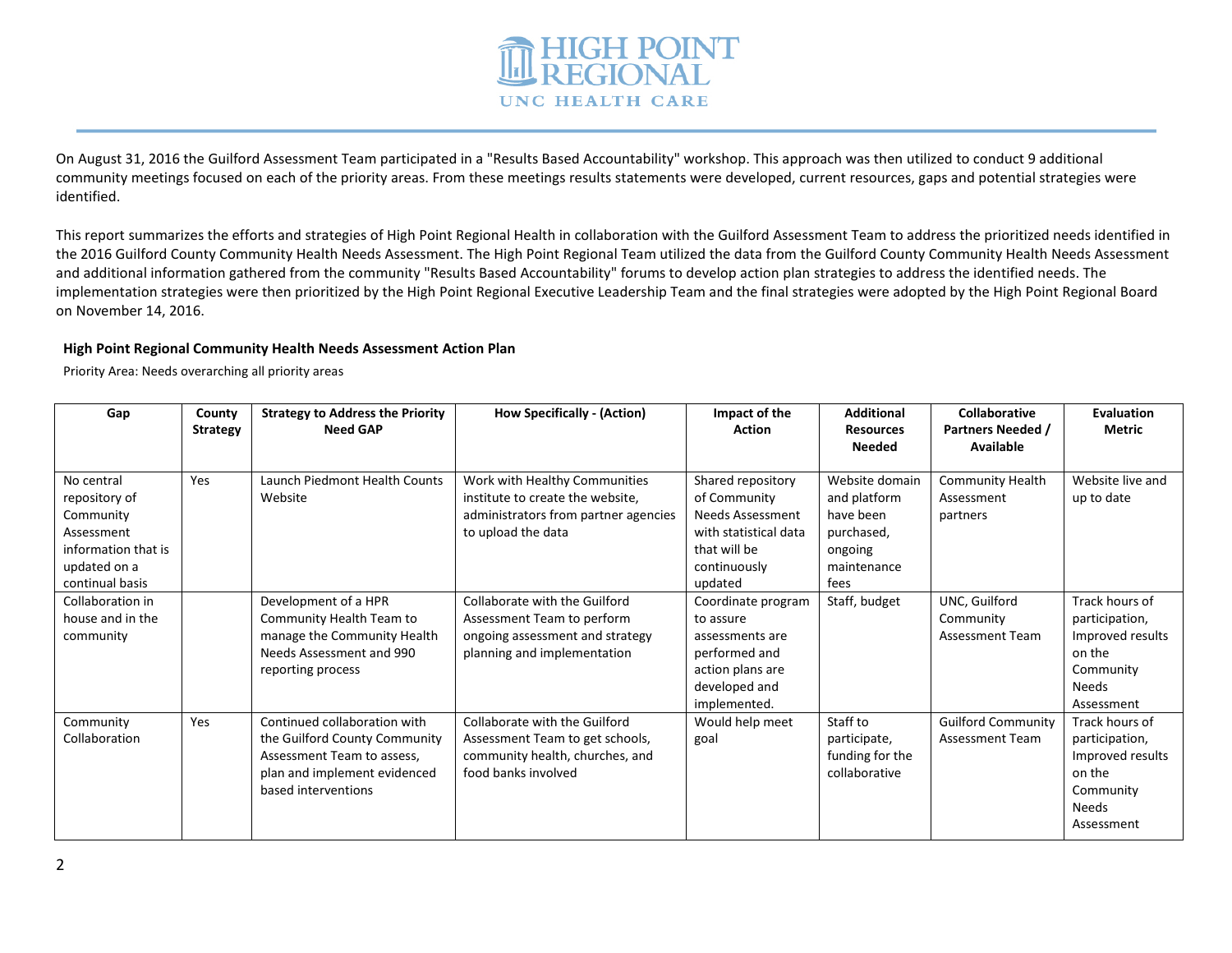

#### **Priority Area: Healthy Eating / Active Living**

Priority Statement: Chronic diseases, especially cancer and heart disease, are the leading causes of mortality and drivers of health care costs in Guilford County. About two-thirds of all deaths in Guilford County are due to chronic diseases. Modifiable risk factors for chronic disease include obesity, physical inactivity, diet and nutrition, and tobacco use. Promoting healthy eating and active living can improve rates of morbidity and mortality.

Guilford County Results Statement: All residents of Guilford County have easy and informed access to healthy, affordable food and opportunities to be physically active.

High Point Regional Goal: High Point Regional, in collaboration with community partners, will provide accessible resources to our community and employees to address obesity, physical activity, diet and nutrition and substance use.

| Gap                                                                                                | County<br><b>Strategy</b> | <b>Strategy to Address the Priority Need</b><br><b>GAP</b>                                                                                                                                             | <b>How Specifically - (Action)</b>                                                                                                                                                                                                                                                                                                                                                                | Impact of the<br><b>Action</b>                                        | <b>Additional</b><br><b>Resources</b><br>needed                                               | <b>Collaborative</b><br><b>Partners Needed /</b><br>Available   | <b>Evaluation</b><br><b>Metrics</b> |
|----------------------------------------------------------------------------------------------------|---------------------------|--------------------------------------------------------------------------------------------------------------------------------------------------------------------------------------------------------|---------------------------------------------------------------------------------------------------------------------------------------------------------------------------------------------------------------------------------------------------------------------------------------------------------------------------------------------------------------------------------------------------|-----------------------------------------------------------------------|-----------------------------------------------------------------------------------------------|-----------------------------------------------------------------|-------------------------------------|
| Lack of resource<br>knowledge                                                                      | Yes                       | Work with the Guilford Community<br>Assessment Team to create a resource<br>map for Healthy Eating and Active Living.<br>Provide education on the resources to the<br>community, staff and physicians. | Hold a community resource fair,<br>provide LMS training to employees,<br>provide information at provider<br>offices, and get schools, community<br>health, churches and food banks<br>involved.                                                                                                                                                                                                   | Increase<br>knowledge of<br>community<br>resources.                   | Staff to<br>participate<br>in creation<br>of the<br>resource,<br>printing and<br>distribution | Guilford<br>Assessment Team.<br><b>Guilford Adult</b><br>Health | Resource Map<br>created             |
| Lack of paid staff<br>time and/or<br>volunteers needed<br>to perform<br>screening and<br>education |                           | Incentivize employees to volunteer.                                                                                                                                                                    | Track and reward community<br>volunteer hours provided by<br>employees.                                                                                                                                                                                                                                                                                                                           | Increase<br>volunteer<br>hours for<br>community<br>events.            | Volunteers                                                                                    |                                                                 | Volunteer hours                     |
| <b>Education and social</b><br>support                                                             | Yes                       | Create a multi-component childhood<br>obesity intervention                                                                                                                                             | Collaborate with High Point<br>University to develop a child/<br>adolescent group intervention for<br>children who are either obese or at<br>risk for obesity to provide clinical<br>services to the community (free of<br>charge), train undergraduates to<br>provide some behavioral<br>interventions, and collect data for<br>professional presentation and<br>publication. Pilot Spring 2017. | Decrease<br>incidence of<br>childhood<br>obesity in the<br>community. | Space,<br>supervision,<br>supplies,<br>coordination<br>and<br>marketing                       | <b>High Point</b><br>University                                 | Children served                     |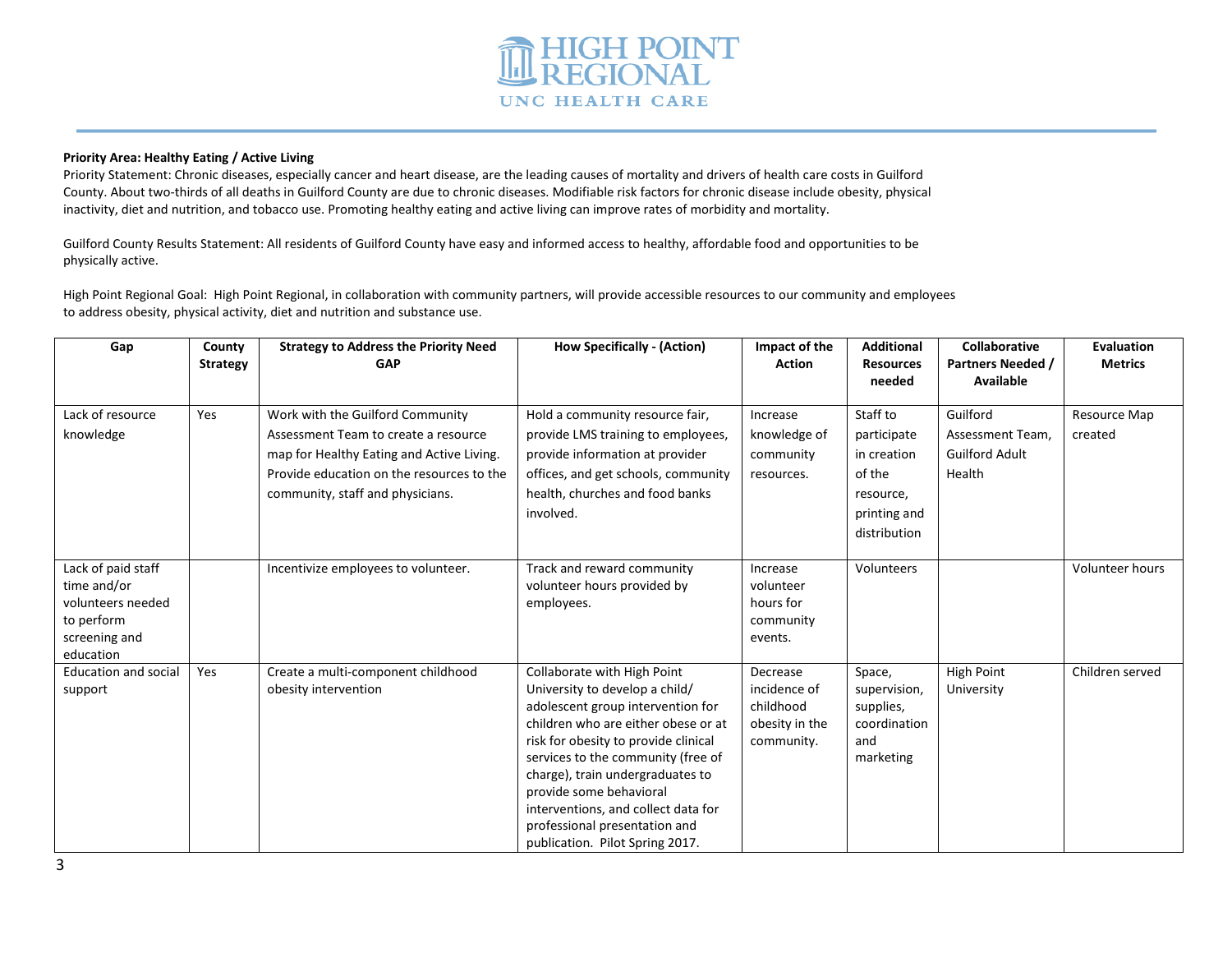

| Gap                                | County<br><b>Strategy</b> | <b>Strategy to Address the Priority Need</b><br>GAP                             | <b>How Specifically - (Action)</b>                         | Impact of the<br><b>Action</b> | <b>Additional</b><br><b>Resources</b> | <b>Collaborative</b><br><b>Partners Needed/</b> | Evaluation<br><b>Metrics</b>      |
|------------------------------------|---------------------------|---------------------------------------------------------------------------------|------------------------------------------------------------|--------------------------------|---------------------------------------|-------------------------------------------------|-----------------------------------|
|                                    |                           |                                                                                 |                                                            |                                | <b>Needed</b>                         | Available                                       |                                   |
|                                    |                           |                                                                                 |                                                            |                                |                                       |                                                 |                                   |
|                                    |                           |                                                                                 |                                                            |                                |                                       |                                                 |                                   |
| Lack of access to<br>healthy foods |                           | Identify patients who have food insecurity<br>and offer resources at discharge. | Institute a food insecurity screening<br>during admission. | Patients<br>identified at      | Screening<br>form                     | <b>Nursing Staff</b>                            | Patients screened<br>and provided |
|                                    |                           |                                                                                 |                                                            | risk will be                   |                                       |                                                 | resources                         |
|                                    |                           |                                                                                 |                                                            | provided                       |                                       |                                                 |                                   |
|                                    |                           |                                                                                 |                                                            | resources at                   |                                       |                                                 |                                   |
|                                    |                           |                                                                                 |                                                            | discharge.                     |                                       |                                                 |                                   |
| Physical activity                  | Yes                       | Provide community social support                                                | The Fitness Center: Increase                               | Provides                       | Expand                                | HPR Foundation,                                 | # of participants                 |
| social support                     |                           | intervention for physical activity.                                             | participants of the Fitness Center a                       | community                      | current                               | Healthy High Point                              | actively using the                |
|                                    |                           |                                                                                 | medically supervised fitness                               | access to                      | strategy                              | Foundation                                      | center                            |
|                                    |                           |                                                                                 | program which provides physical                            | physical                       | with grant                            |                                                 |                                   |
|                                    |                           |                                                                                 | fitness training and support, health                       | activity and                   | funding                               |                                                 |                                   |
|                                    |                           |                                                                                 | education and nutritional                                  | support.                       |                                       |                                                 |                                   |
|                                    |                           |                                                                                 | counseling. Expand current strategy                        |                                |                                       |                                                 |                                   |
|                                    |                           |                                                                                 | to provide scholarships for low<br>income residents.       |                                |                                       |                                                 |                                   |
| Accessibility of                   |                           | Plan educational programs and screening                                         | Partner with other community                               | Resources are                  | Staff to                              | Food Alliance,                                  | # of participants                 |
| resources                          |                           | events at locations most accessible to the                                      | events, food pantries to provide                           | provided at the                | coordinate                            | Farmers Market at                               |                                   |
|                                    |                           | target audience.                                                                | nutritional and physical fitness                           | most                           | the events                            | Library, High Point                             |                                   |
|                                    |                           |                                                                                 | education. Consider an incentive                           | accessible                     | and provide                           | Parks and                                       |                                   |
|                                    |                           |                                                                                 | program to encourage participation.                        | location.                      | the                                   | Recreation, Get                                 |                                   |
|                                    |                           |                                                                                 |                                                            | Provides an                    | education                             | Healthy High Point                              |                                   |
|                                    |                           |                                                                                 |                                                            | incentive for                  |                                       | Foundation                                      |                                   |
|                                    |                           |                                                                                 |                                                            | people to                      |                                       |                                                 |                                   |
|                                    |                           |                                                                                 |                                                            | participate.                   |                                       |                                                 |                                   |
| Access to screening                |                           | Increase the number of health screening                                         | Additional health screening and                            | Increases early                | Expand                                | <b>High Point</b>                               | # of screening                    |
| services                           |                           | and education events.                                                           | education events will be                                   | detection and                  | Current                               | University,                                     | performed,                        |
|                                    |                           |                                                                                 | coordinated through the contact                            | treatment of                   | Strategy                              | Community                                       | morbidity and                     |
|                                    |                           |                                                                                 | center and marketing department.                           | chronic<br>disease.            | additional<br>supplies,               | Locations                                       | mortality<br>statistics, cost of  |
|                                    |                           |                                                                                 |                                                            |                                | staffing,                             |                                                 | supplies and staff                |
|                                    |                           |                                                                                 |                                                            |                                | marketing,                            |                                                 | time                              |
|                                    |                           |                                                                                 |                                                            |                                | event                                 |                                                 |                                   |
|                                    |                           |                                                                                 |                                                            |                                | locations                             |                                                 |                                   |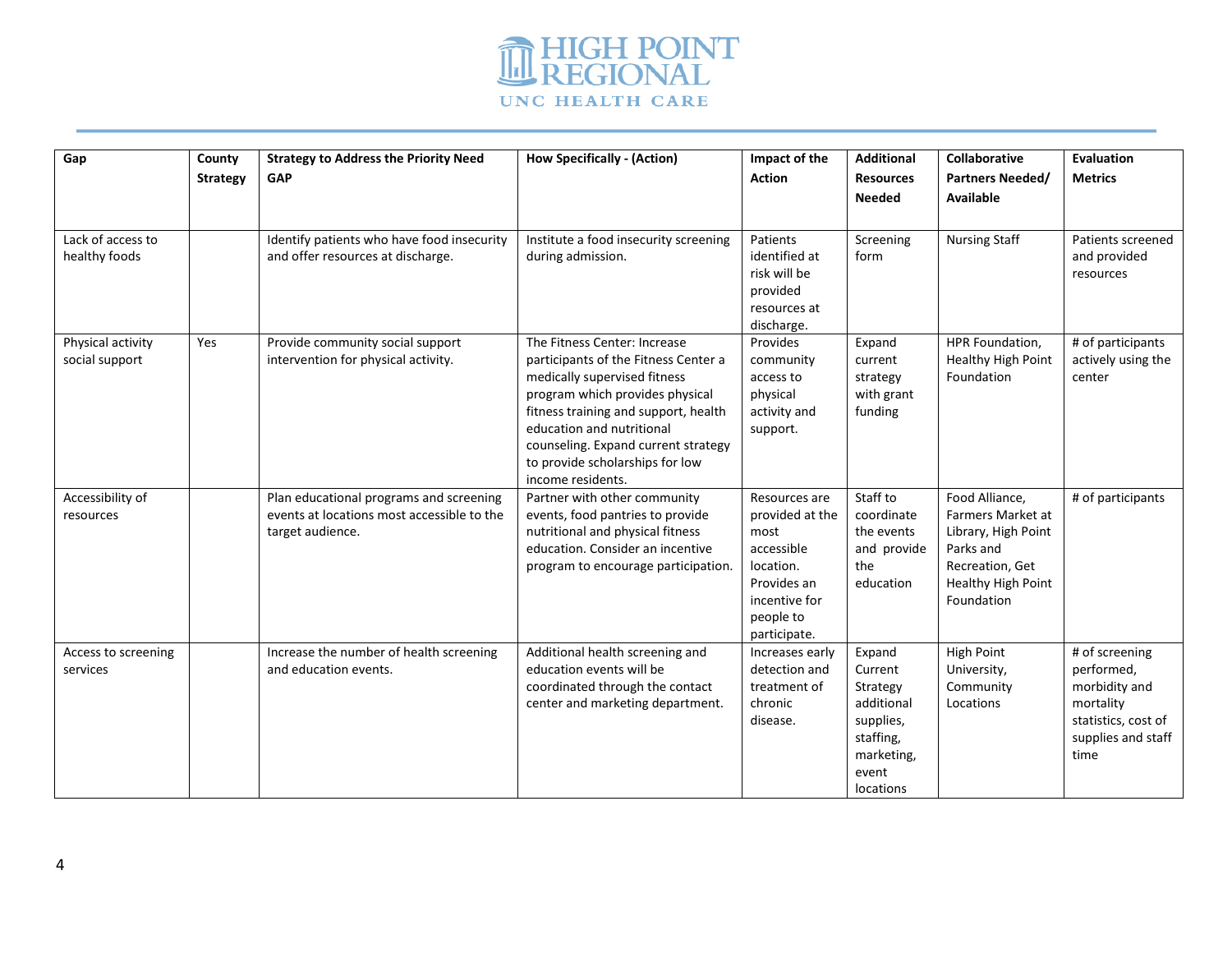

| Gap<br>Access                                 | County<br><b>Strategy</b> | <b>Strategy to Address the Priority Need</b><br><b>GAP</b><br><b>Transitional Care Clinic</b>                           | <b>How Specifically - (Action)</b><br>Provides follow up and medication<br>services for up to 90 days after                                       | Impact of the<br><b>Action</b><br>Will see a<br>reduction in                                                 | <b>Additional</b><br><b>Resources</b><br><b>Needed</b><br>Current<br>Strategy | Collaborative<br><b>Partners Needed /</b><br>Available<br>Regional<br>Physicians        | Evaluation<br><b>Metrics</b><br>Readmissions,<br>patients linked to                |
|-----------------------------------------------|---------------------------|-------------------------------------------------------------------------------------------------------------------------|---------------------------------------------------------------------------------------------------------------------------------------------------|--------------------------------------------------------------------------------------------------------------|-------------------------------------------------------------------------------|-----------------------------------------------------------------------------------------|------------------------------------------------------------------------------------|
|                                               |                           |                                                                                                                         | discharge. Attempts to link patient<br>with a PCP for ongoing care.                                                                               | readmissions,<br>patients will<br>receive needed<br>follow up care.                                          |                                                                               |                                                                                         | primary care,<br>cost of charity<br>care and care<br>provided to the<br>uninsured. |
| Access                                        |                           | Continue collaboration with the<br>Community Clinic of High Point to provide<br>access to care for uninsured residents. | Provide in kind services and funding<br>to the Community clinic of High<br>Point.                                                                 | Provides<br>access to care<br>for the<br>uninsured.                                                          | Current<br>Strategy                                                           | <b>Community Clinic</b><br>of High Point                                                | Amount of<br>funding and In<br>kind services<br>provided                           |
| Access and lack of<br>resource knowledge      |                           | <b>Community Collaboration</b>                                                                                          | Continue to engage Guilford Adult<br>Health to be the community link for<br>collaboration related to healthy<br>eating, active living and access. | Reduces<br>duplication of<br>services,<br>increases<br>participant<br>knowledge of<br>available<br>resources | Current<br>Strategy                                                           | <b>Guilford Adult</b><br>Health                                                         | Participation and<br>attendance                                                    |
| Access to screening<br>services               |                           | Continue the Breast and Cervical Cancer<br>Control Program.                                                             | Provides free mammograms and<br>PAP smear to women who qualify<br>for the program.                                                                | Early detection<br>of breast and<br>cervical cancer.                                                         | Current<br>Strategy                                                           | <b>North Carolina</b><br><b>Breast and Cervical</b><br><b>Cancer Control</b><br>Program | # of participants,<br>unreimbursed<br>cost of the<br>program                       |
| Access to<br>transportation and<br>medication |                           | Continue LoveLine services and the annual<br>LoveLine Event.                                                            | Funds the cancer transportation<br>program, medication assistance and<br>other services for cancer patients.                                      | Provides<br>needed<br>resources to<br>cancer<br>patients.                                                    | Current<br>Strategy                                                           | <b>HPR Foundation</b>                                                                   | Patients served                                                                    |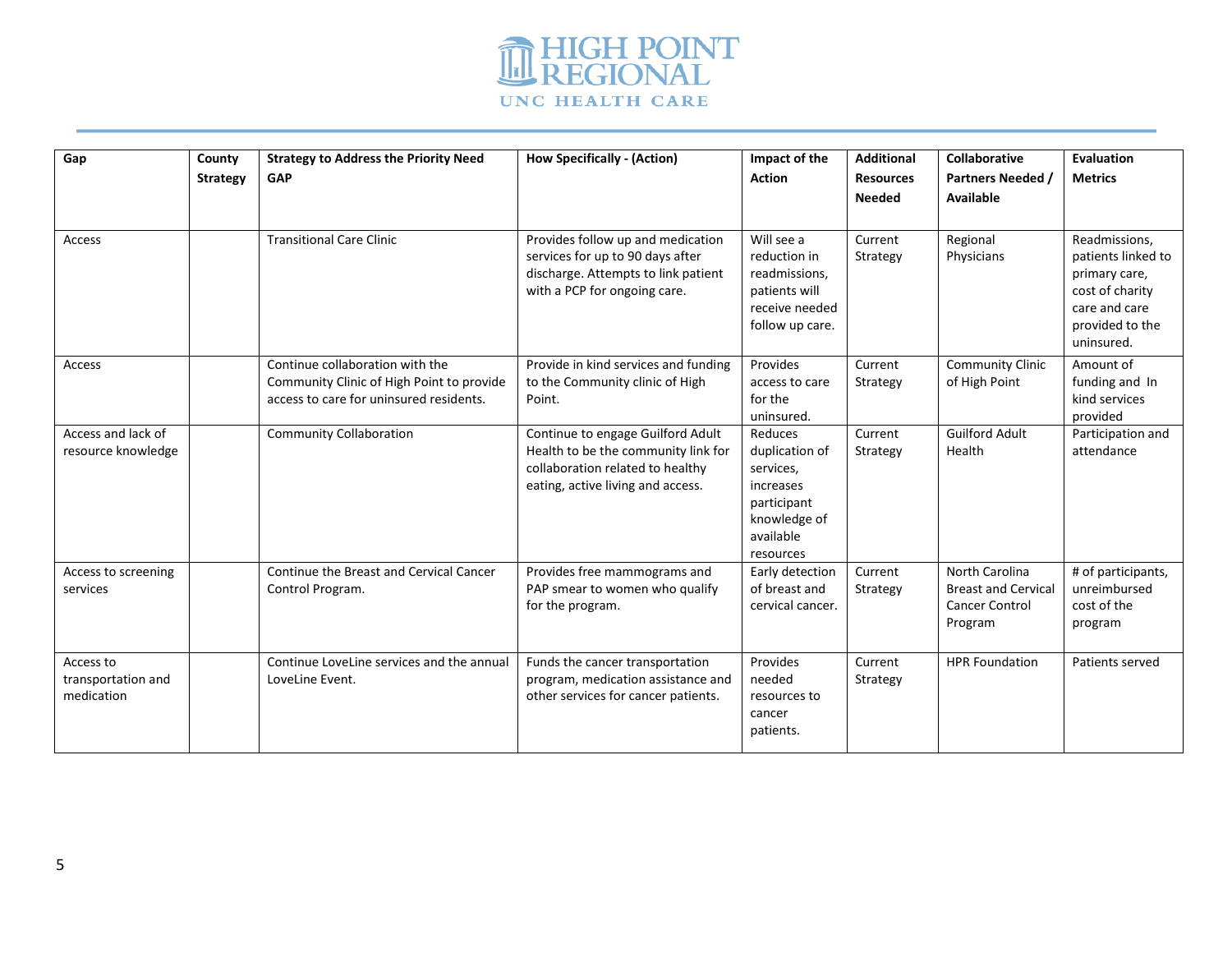

| Gap               | County          | <b>Strategy to Address the Priority Need</b> | <b>How Specifically - (Action)</b>                    | Impact of the           | <b>Additional</b> | <b>Collaborative</b>  | Evaluation        |
|-------------------|-----------------|----------------------------------------------|-------------------------------------------------------|-------------------------|-------------------|-----------------------|-------------------|
|                   | <b>Strategy</b> | <b>GAP</b>                                   |                                                       | <b>Action</b>           | <b>Resources</b>  | Partners Needed       | <b>Metrics</b>    |
|                   |                 |                                              |                                                       |                         | <b>Needed</b>     | <b>Available</b>      |                   |
|                   |                 |                                              |                                                       |                         |                   |                       |                   |
|                   |                 |                                              |                                                       |                         |                   |                       |                   |
| Education         | <b>Yes</b>      | Provide health education to area             | Millis Regional Health Education                      | Provides                | Current           | <b>Ward Street</b>    | # of classes and  |
|                   |                 | students.                                    | Center: Provides health education                     | education to            | Strategy          | Church, Junior        | participants      |
|                   |                 |                                              | for school aged children on site and                  | children.               |                   | League of High        |                   |
|                   |                 |                                              | within the community, with                            |                         |                   | Point.                |                   |
|                   |                 |                                              | scholarships available for title 1                    |                         |                   | Elementary/Middl      |                   |
|                   |                 |                                              | schools. Cooking classes at title 1                   |                         |                   | e Schools             |                   |
|                   |                 |                                              | schools.                                              |                         |                   |                       |                   |
| Education         |                 | Provide regular Women's Wellness             | Provides free education to the                        | Provides                | Current           | Volunteer             | # of classes and  |
|                   |                 | education sessions.                          | community on women's wellness                         | women health            | Strategy          | speakers              | participants      |
|                   |                 |                                              | issues throughout the year.                           | education.              |                   |                       |                   |
|                   |                 |                                              |                                                       |                         |                   |                       |                   |
| Education         |                 | Provide educational classes to the           | Respond to specific requests from                     | Provides                | Current           | Volunteer             | # of classes and  |
|                   |                 | community on a variety health related        | the community for educational<br>programs and events. | health<br>education     | Strategy          | speakers              | participants      |
|                   |                 | topics.                                      |                                                       | services to the         |                   |                       |                   |
|                   |                 |                                              |                                                       | community.              |                   |                       |                   |
| Education         |                 | Provide education resources to our           | The Tommie Thomas Cancer                              | Educational             | Current           | <b>HPR Foundation</b> |                   |
|                   |                 | patients with a diagnosis of cancer.         | <b>Resource Center</b>                                | resource for            | Strategy          | Guideposts of         |                   |
|                   |                 |                                              |                                                       | cancer                  |                   | Strength              |                   |
|                   |                 |                                              |                                                       | patients.               |                   | Volunteers            |                   |
| Lack of access to | Yes             | Provide resource for healthy food to the     | Host a weekly farmer's market May-                    | Provide food.           | Current           | High Point Food       | # of markets held |
| healthy foods     |                 | employees and the community.                 | October, accepting EBT.                               | education,              | Strategy          | Alliance,             |                   |
|                   |                 |                                              |                                                       | connection to           |                   |                       |                   |
|                   |                 |                                              |                                                       | community<br>resources. |                   |                       |                   |
| Social Support    | Yes             | Offer monthly support groups.                | Current support groups include:                       | Provides social         | Current           | Physicians,           | Participation and |
|                   |                 |                                              | Look Good Feel Better, Breast                         | support to              | Strategy          | volunteer speakers    | attendance        |
|                   |                 |                                              | Cancer Support, Bariatric Surgery                     | patients.               |                   |                       |                   |
|                   |                 |                                              | Support, Living with Cancer, Stroke                   |                         |                   |                       |                   |
|                   |                 |                                              | Support, Ostomy Support, Men's                        |                         |                   |                       |                   |
|                   |                 |                                              | Cancer Support, Amputee Support                       |                         |                   |                       |                   |
|                   |                 |                                              |                                                       |                         |                   |                       |                   |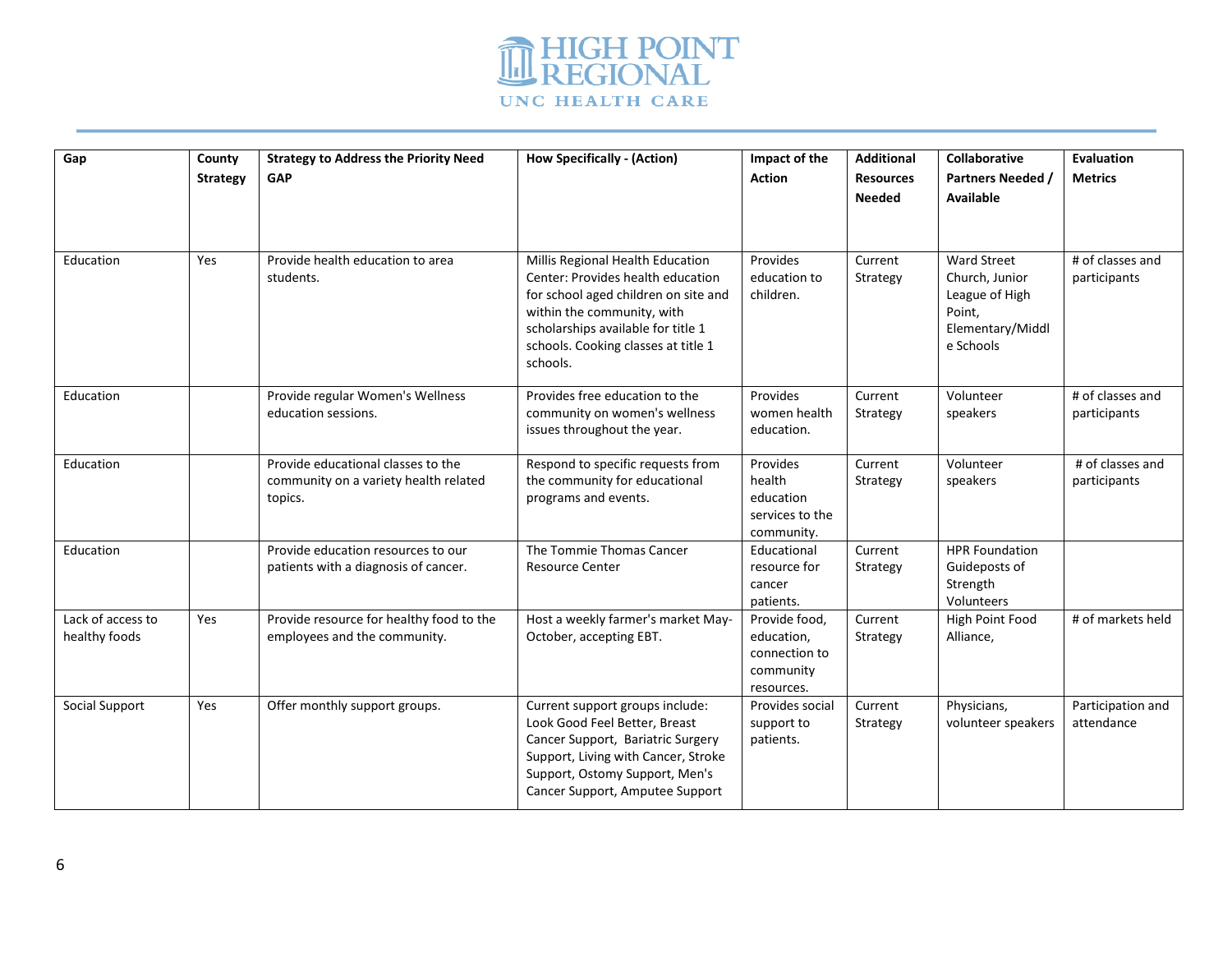

## **Priority Need: Social Determinants of Health**

Priority Statement: Social conditions, such as income, employment and crime, have a significant impact on the health of individuals, families and communities. Assessment data showed very strong relationships between educational attainment and income with life expectancy, chronic disease, mortality and other health conditions. Differences in the social determinants of health result in large racial and geographic disparities in health outcomes.

Guilford County Results Statement: All residents of Guilford County have access to a high quality education, are able to secure jobs that pay a livable wage and live in safe homes and neighborhoods.

High Point Regional Goal: Support the Guilford County results statement for all residents to have access to high quality education, are able to secure jobs that pay a livable wage and live in safe homes and neighborhoods.

| Gap                               | County<br><b>Strategy</b> | <b>Strategy to Address the Priority Need</b><br><b>GAP</b>                                                        | <b>How Specifically - (Action)</b>                                                                                                                                                               | Impact of the<br><b>Action</b>                                                                            | <b>Additional</b><br><b>Resources Needed</b>                                                          | <b>Collaborative</b><br><b>Partners</b><br>Needed /<br>Available                                            | Evaluation<br><b>Metrics</b>                        |
|-----------------------------------|---------------------------|-------------------------------------------------------------------------------------------------------------------|--------------------------------------------------------------------------------------------------------------------------------------------------------------------------------------------------|-----------------------------------------------------------------------------------------------------------|-------------------------------------------------------------------------------------------------------|-------------------------------------------------------------------------------------------------------------|-----------------------------------------------------|
| Low Healthy Literacy              | Yes                       | Provide education in a manner the patient<br>can understand.                                                      | Provide appropriate education to<br>individual patient based on the<br>patient skill level; provide<br>interpretation services as needed to<br>all non-English speaking patients.                | Education<br>provided at the<br>appropriate<br>level for each<br>patient.                                 | Alternative<br>education<br>materials for<br>patients with<br>reading level<br>below the 5th<br>grade | <b>NC Health</b><br>Literacy<br>Counsel, NC<br>Institute of<br>Medicine,<br><b>High Point</b><br>University | Resources<br>available for low<br>literacy patients |
| Access to services                |                           | Increase collaboration with faith<br>communities in our area                                                      | Apply to participate in the Faith<br>Health Fellowship Program, after<br>program completion determine<br>implementation plan for Faith<br>Health Initiative in the High Point<br>community.      | Increase the<br>ability to<br>identify and<br>connect people<br>with resources<br>within the<br>community | Staff time to<br>participate in the<br>fellowship<br>program                                          | Faith Health,<br><b>NC</b>                                                                                  | Application<br>accepted                             |
| 17% of residents are<br>uninsured |                           | Provide access to care for uninsured,<br>increase the number of patients approved<br>for charity and/or Medicaid. | <b>Fully utilize Financial Access Policies</b><br>(Charity Care) at High Point Regional<br>and Regional Physicians practices.<br>Expand financial assistance<br>screening to maternity patients. | Patients are<br>able to access<br>needed care<br>regardless of<br>insurance<br>coverage.                  | <b>Expand current</b><br>strategy                                                                     | <b>UNC Chapel</b><br>Hill                                                                                   | Amount of<br><b>Charity Care</b><br>provided        |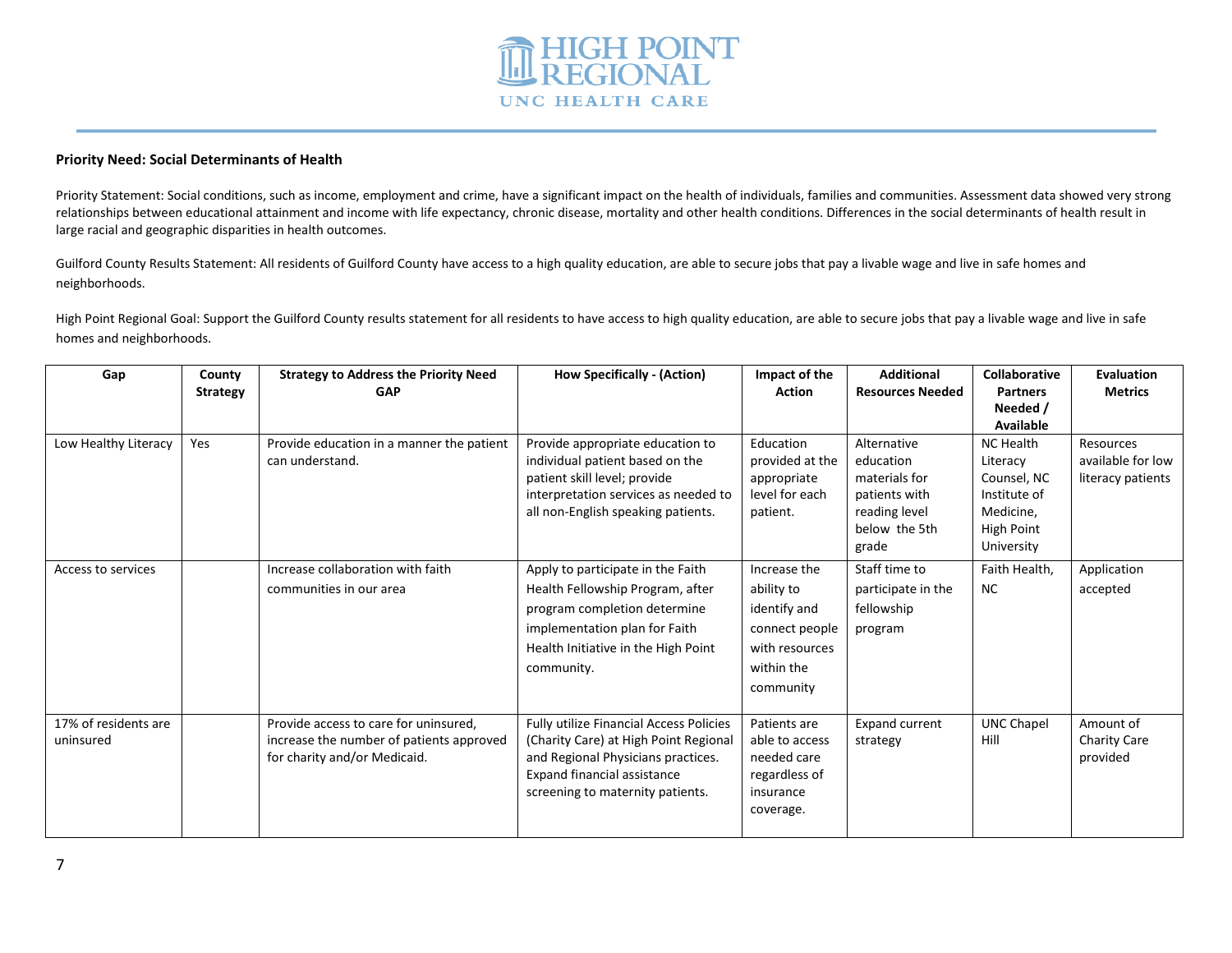

| Gap                                                                  | County<br><b>Strategy</b> | <b>Strategy to Address the Priority Need</b><br>GAP                                      | <b>How Specifically - (Action)</b>                                                                                                | Impact of the<br><b>Action</b>                                                                                                                   | <b>Additional</b><br><b>Resources Needed</b> | <b>Collaborative</b><br><b>Partners</b><br>Needed /<br>Available | Evaluation<br><b>Metrics</b>                                                                                     |
|----------------------------------------------------------------------|---------------------------|------------------------------------------------------------------------------------------|-----------------------------------------------------------------------------------------------------------------------------------|--------------------------------------------------------------------------------------------------------------------------------------------------|----------------------------------------------|------------------------------------------------------------------|------------------------------------------------------------------------------------------------------------------|
| Less than 26% of<br>those residents<br>attending college<br>graduate | Yes                       | Increase the attainment of college<br>degrees.                                           | Provide tuition reimbursement for<br>employees.                                                                                   | Provides<br>financial<br>resources<br>assist with<br>tuition<br>expense.                                                                         | Current strategy                             |                                                                  | Number of<br>employees<br>receiving tuition<br>reimbursement,<br>number of<br>employees<br>completing<br>degrees |
| Low Healthy Literacy                                                 | Yes                       | Improve health literacy of Guilford County<br>residents.                                 | <b>Millis Health Education Center</b><br>provides education for school aged<br>children with scholarships for Title 1<br>schools. | Provides<br>health<br>education to<br>students.                                                                                                  | Current strategy                             | Schools                                                          | # and type of<br>class held,<br>number of<br>participants                                                        |
| Less than 26% of<br>those residents<br>attending college<br>graduate | Yes                       | Continue to provide Career Coaching<br>through the Path Program.                         | Introduces High School students to<br>health careers.                                                                             | Helps students<br>identify<br>interest which<br>may increase<br>those<br>completing a<br>degree.                                                 | Current strategy                             |                                                                  | Volunteer hours                                                                                                  |
| Unemployment                                                         | Yes                       | Provide jobs that pay a livable wage.                                                    | Regularly survey positions to assure<br>salary and benefits competitive to<br>the market.                                         | Retain<br>employees.                                                                                                                             | Current strategy                             |                                                                  | Salary survey<br>results                                                                                         |
| Less than 26% of<br>those residents<br>attending college<br>graduate | Yes                       | Collaborate with area colleges and<br>universities to provide learning<br>opportunities. | Provide learning experience<br>applicable to completion of college<br>degree.                                                     | <b>Students</b><br>receive<br>appropriate<br>learning<br>experience<br>needed for<br>graduation and<br>preparation to<br>enter the<br>workforce. | Current strategy                             | Area colleges<br>and<br>universities                             | Student<br>preceptor hours                                                                                       |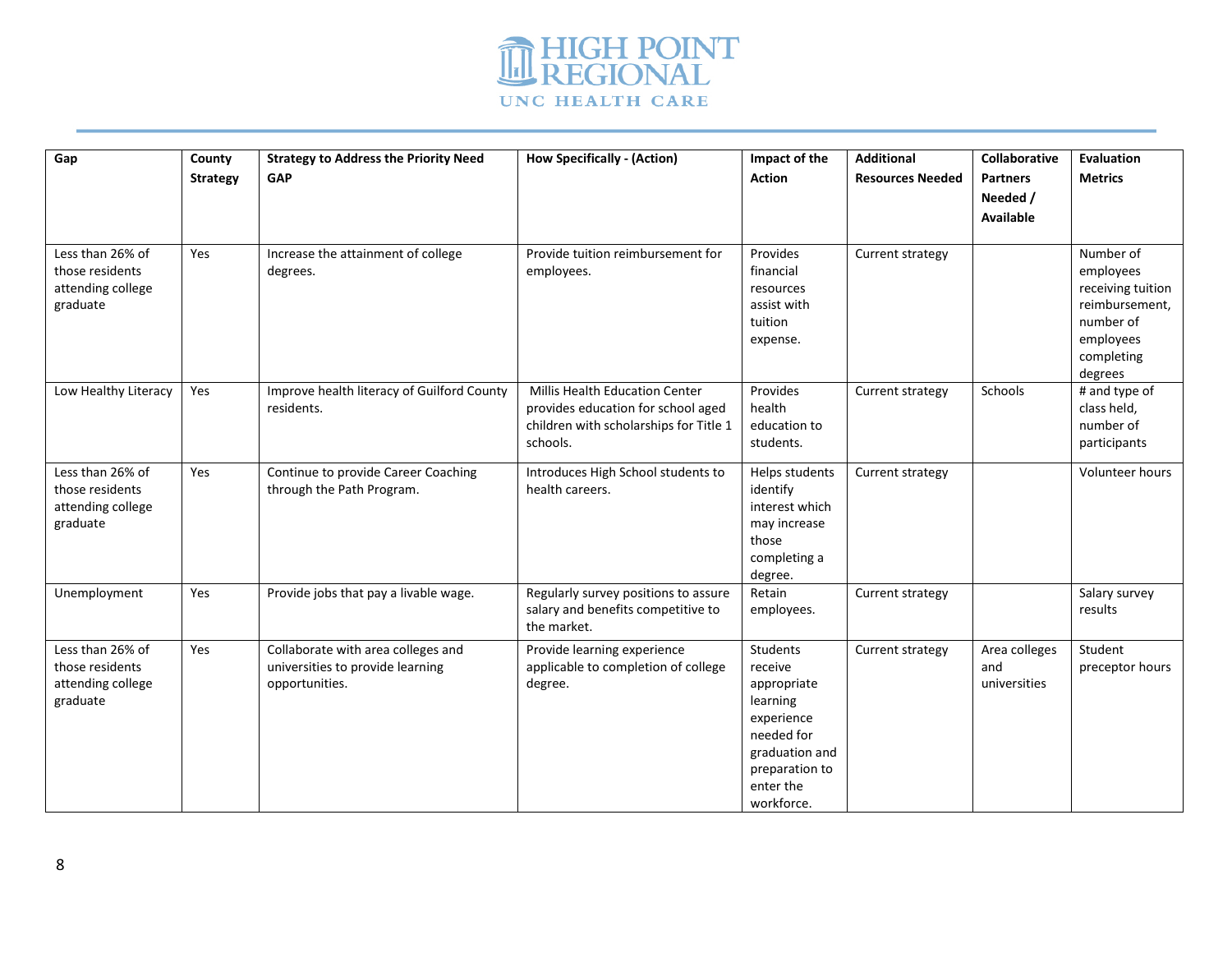

| Gap                                                                                            | County<br><b>Identified</b><br><b>Strategy</b> | <b>Strategy to Address the</b><br><b>Priority Need GAP</b>                                    | <b>How Specifically - (Action)</b>                                                                                                                                                                                                                                                                                                                                                                                                                                                                  | Impact of the<br><b>Action</b>                                                                                                                                                                                                                                 | <b>Additional Resources</b><br><b>Needed</b> | Collaborative<br><b>Partners</b><br>Needed /<br>Available | <b>Evaluation</b><br><b>Metrics</b>                                                                        |
|------------------------------------------------------------------------------------------------|------------------------------------------------|-----------------------------------------------------------------------------------------------|-----------------------------------------------------------------------------------------------------------------------------------------------------------------------------------------------------------------------------------------------------------------------------------------------------------------------------------------------------------------------------------------------------------------------------------------------------------------------------------------------------|----------------------------------------------------------------------------------------------------------------------------------------------------------------------------------------------------------------------------------------------------------------|----------------------------------------------|-----------------------------------------------------------|------------------------------------------------------------------------------------------------------------|
| Lack of primary care<br>access for adults                                                      |                                                | Provide access to discharge<br>follow up for high risk patients<br>who do not identify a PCP. | <b>UNC Regional Physicians Transitional</b><br>Care Clinic provides follow care for<br>high risk patients up to 90 days after<br>discharge.                                                                                                                                                                                                                                                                                                                                                         | High risk patients<br>receive appropriate<br>discharge follow up<br>and are linked to a<br>primary care<br>medical home.                                                                                                                                       | Current strategy                             | <b>Inpatient Units</b><br>and hospitalists                | # served.<br>readmissions                                                                                  |
| Unemployment                                                                                   |                                                | Project Search                                                                                | Project SEARCH is an international<br>high school transition program that is<br>a unique, business-led, one-year,<br>school-to-work program that takes<br>place entirely in the workplace. The<br>goal for each student participant is<br>competitive employment. The<br>Project SEARCH model involves an<br>extensive period of training and<br>career exploration, innovative<br>adaptations, long-term job coaching,<br>and continuous feedback from<br>teachers, job coaches, and<br>employers. | Provides real-life<br>work experience<br>combined with<br>training in<br>employability and<br>independent living<br>skills to help youths<br>with significant<br>disabilities make<br>successful<br>transitions from<br>school to<br>productive adult<br>life. | Current strategy                             | Schools                                                   | # of participants<br>who are<br>successfully<br>employed after<br>program<br>completion                    |
| Lack of access to<br>primary dental and<br>integrated care<br>services for<br>uninsured adults |                                                | <b>Guilford Adult Health</b>                                                                  | Continue partnership with Guilford<br>Adult Health assures appropriate<br>access to healthcare services in the<br>community and collaboration<br>between service providers.                                                                                                                                                                                                                                                                                                                         | Uninsured have<br>access to primary,<br>dental and specialty<br>care.                                                                                                                                                                                          | Current strategy                             | <b>Guilford Adult</b><br>Health, grant<br>partners        | # of residents<br>served, \$<br>amount of<br>services<br>provided to<br>patients<br>through the<br>program |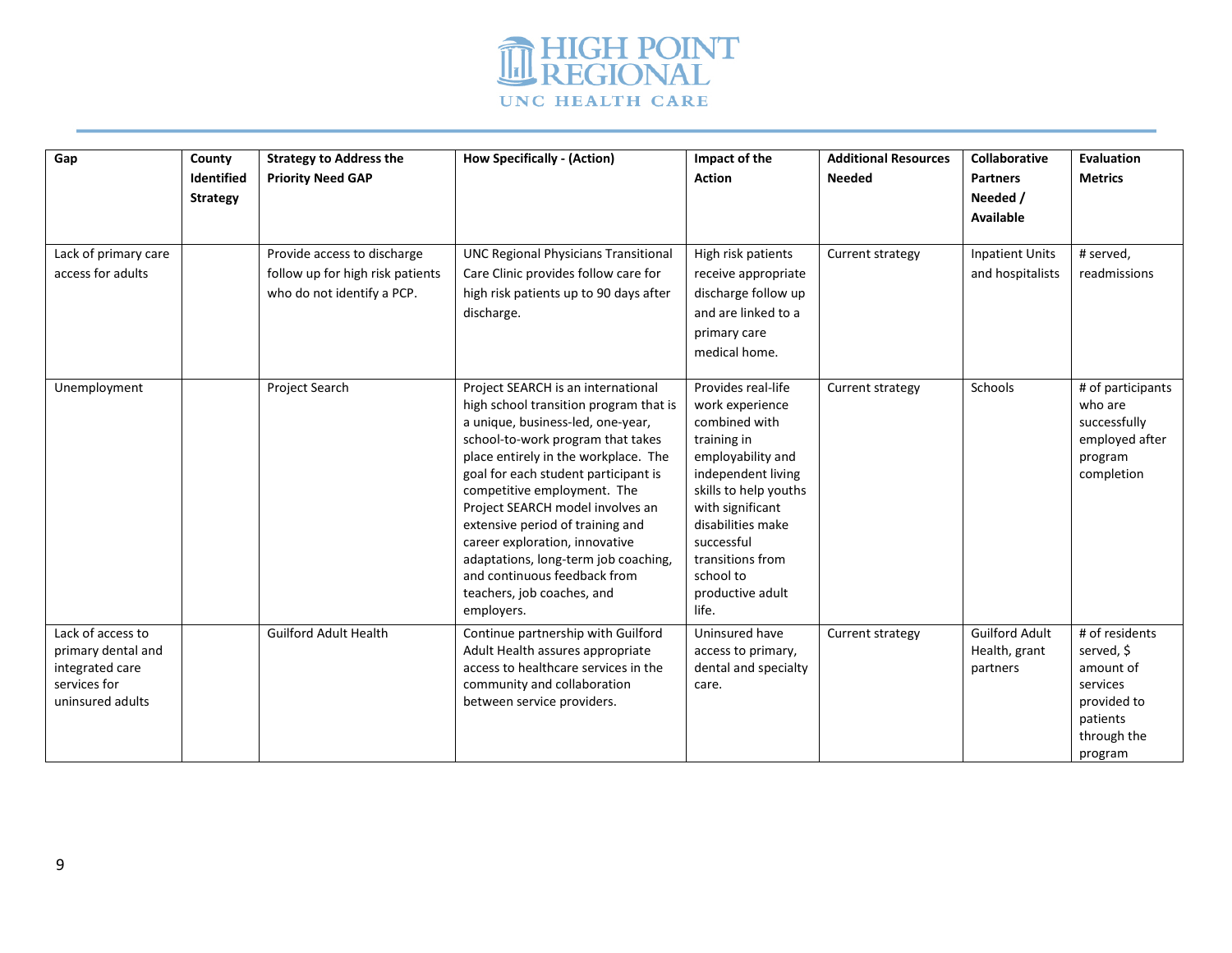

### **Priority Need: Behavioral Health**

Priority Statement: About a quarter of community health survey respondents reported that they have issues with depression and anxiety, with many reporting a significant number of mental health days. Mental health providers are not as plentiful in Guilford as in some peer counties.

Guilford County Results Statement: All residents of Guilford County have access to strong social support; high quality behavioral health interventions; and effective prevention, treatment and recovery programs for mental health and substance use disorders. Providers are not as plentiful in Guilford as in some peer counties.

High Point Regional Goal: High Point Regional will collaborate with Community Partners to provide information, education, social support and high quality behavioral healthcare.

| Gap                                                                                   | County<br><b>Identified</b><br><b>Strategy</b> | <b>Strategy to Address the</b><br><b>Priority Need</b>                               | <b>How Specifically - (Action)</b>                                                                                                                                                                    | Impact of the<br><b>Action</b>                                                                                                 | <b>Additional Resources</b><br>needed                                                      | <b>Collaborative</b><br><b>Partners</b><br>Needed /<br>Available                                                    | <b>Evaluation</b><br><b>Metrics</b>                                                                    |
|---------------------------------------------------------------------------------------|------------------------------------------------|--------------------------------------------------------------------------------------|-------------------------------------------------------------------------------------------------------------------------------------------------------------------------------------------------------|--------------------------------------------------------------------------------------------------------------------------------|--------------------------------------------------------------------------------------------|---------------------------------------------------------------------------------------------------------------------|--------------------------------------------------------------------------------------------------------|
| Access to intensive<br>substance abuse<br>treatment                                   | Yes                                            | Collaboration with community<br>partners                                             | Collaborate with community partners<br>to improve access to Opioid<br>Treatment; including, pregnant<br>women.                                                                                        | Improve access to<br>services.                                                                                                 | Possibly grant funding                                                                     | Grant funding<br>partners,<br>treatment<br>provider<br>partners. Caring<br>Services, ADS,<br><b>Family Services</b> | Overdose<br>statistics, # of<br>babies born<br>with Narcotic<br>Abstinence<br>Syndrome                 |
| Access to outpatient<br>behavioral health<br>providers is lower<br>than peer counties | Yes                                            | Care Coordination                                                                    | Consider expansion of Regional<br>Behavioral Health services to<br>pediatrics and substance abuse.                                                                                                    | Improve access to<br>care.                                                                                                     | Space, staff expertise in<br>pediatric behavioral<br>health and substance<br>use, supplies | Grant funding<br>partners                                                                                           | # of providers                                                                                         |
| Access to Care                                                                        |                                                | Collaborate with community<br>partners to provide access to<br>care in the community | Expand pilot program High Point<br>Citizens Against Violence to<br>additional schools.                                                                                                                | Identification and<br>counseling for<br>violent children in<br>the schools                                                     | Grant funding for<br>additional provider<br>time                                           | Guilford county<br>Schools, High<br>Point Police<br>Department,<br>High Point<br>Regional                           | # of children<br>reached by<br>the program,<br>number of<br>schools<br>where<br>program is<br>provided |
| Lack of knowledge<br>of services and<br>resources offered                             |                                                | Partner with community<br>services and other behavioral<br>health providers.         | Actively participate in mental health<br>community collaborative. Continue<br><b>Mental Health Care Committee</b><br>meetings monthly and quarterly for<br>providers in the community on the<br>unit. | Staff is better<br>informed about the<br>resources available<br>and can build upon<br>available resources<br>and address gaps. | Staff time to work with<br>the collaboration                                               | Guilford<br>Community<br>Assessment<br>Team, Mental<br><b>Health Alliance</b>                                       | Meeting<br>participation                                                                               |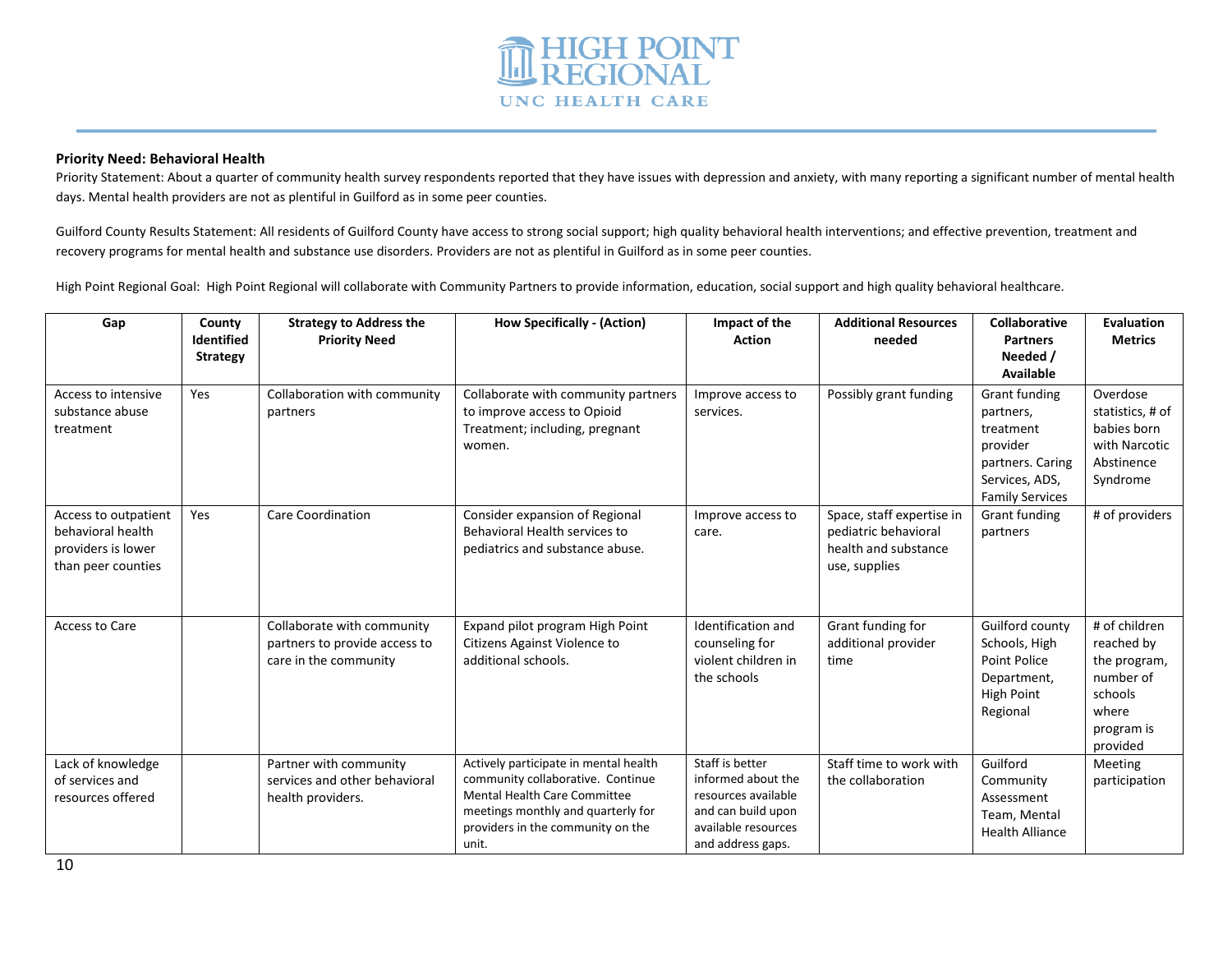

|                                                           |                           |                                                                                                                                                 |                                                                                                                                       |                                                                                                                       | <b>Additional Resources</b>                                                     |                                                                                            |                                     |
|-----------------------------------------------------------|---------------------------|-------------------------------------------------------------------------------------------------------------------------------------------------|---------------------------------------------------------------------------------------------------------------------------------------|-----------------------------------------------------------------------------------------------------------------------|---------------------------------------------------------------------------------|--------------------------------------------------------------------------------------------|-------------------------------------|
| Gap                                                       | County<br><b>Strategy</b> | <b>Strategy to Address the</b><br><b>Priority Need GAP</b>                                                                                      | <b>How Specifically - (Action)</b>                                                                                                    | Impact of the<br><b>Action</b>                                                                                        | <b>Needed</b>                                                                   | Collaborative<br><b>Partners</b><br>Needed /<br>Available                                  | <b>Evaluation</b><br><b>Metrics</b> |
| Lack of knowledge<br>of services and<br>resources offered |                           | Create a community resource<br>map for behavioral health.                                                                                       | Collaborate with community partners<br>to create a resource map for Mental<br>Health services. Give Resource<br>list/map to patients. | Providers and<br>patients are better<br>informed of<br>available resources<br>and how to access<br>them.              | Staff time to work with<br>the collaboration,<br>printing expense               | Community<br>Assessment<br>Team                                                            | Creation of<br>the resource<br>map  |
| Lack of education<br>and training                         | Yes                       | Train staff to be first<br>responders to Mental Health<br>needs.                                                                                | Provide access to "Mental Health<br>First Aide Training" to HPR and<br>Regional Physicians employees.                                 | Staff and providers<br>are better equipped<br>to be first line<br>responders                                          | Training materials and<br>time for employees to<br>take the 8 hour<br>training. | <b>Guilford County</b><br>DHHS, NC<br>Department of<br>Health and<br><b>Human Services</b> | % of<br>employees<br>trained        |
| Lack of education<br>and training                         | Yes                       | Collaborate with community<br>partners to provide provider<br>education                                                                         | Provide education on identification<br>of substance use and how to access<br>referral resources when drug abuse<br>is identified.     | Improve<br>identification of<br>patients who could<br>benefit from<br>Substance Abuse<br>counseling and<br>treatment. | Training materials and<br>time for employees to<br>take the training.           | AHEC, ADS                                                                                  | # of providers<br>trained           |
| Access to Care                                            |                           | Explore potential for the<br>opening a "Memory Care Unit"<br>to provide dementia care while<br>patients are waiting for<br>permanent placement. | Perform a cost benefit analysis for<br>opening a dementia care unit.                                                                  | Provides<br>appropriate level of<br>care for patients<br>awaiting placement                                           | <b>Planning Resources</b>                                                       | <b>UNC</b>                                                                                 | Analysis<br>completed               |
| Lack of access to<br>mental health care<br>for Pediatrics | Yes                       | Integrated Behavioral Health                                                                                                                    | LCSW co-located at the Regional<br>Physicians pediatric practice.                                                                     | Provides behavioral<br>health services at<br>the primary care<br>practice.                                            | Current Strategy- may<br>need increased staff as<br>program grows.              | Regional<br>Behavioral<br>Health                                                           | Referral and<br>outreach<br>metrics |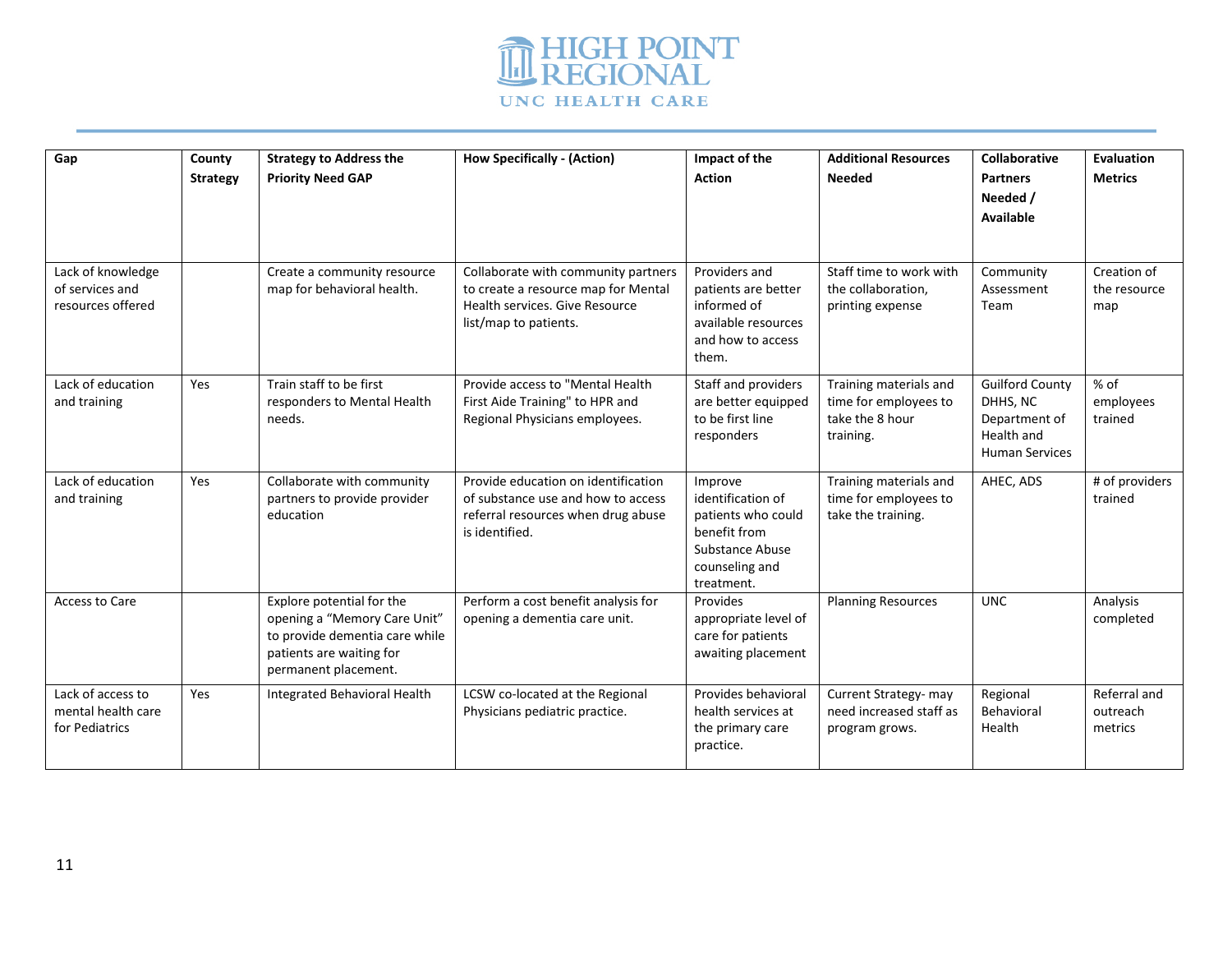

| Gap                                            | County<br><b>Strategy</b> | <b>Strategy to Address the</b><br><b>Priority Need GAP</b> | <b>How Specifically - (Action)</b>                                                                                        | Impact of the<br><b>Action</b>                                                     | <b>Additional Resources</b><br><b>Needed</b> | <b>Collaborative</b><br><b>Partners</b><br>Needed /<br>Available              | Evaluation<br><b>Metrics</b>               |
|------------------------------------------------|---------------------------|------------------------------------------------------------|---------------------------------------------------------------------------------------------------------------------------|------------------------------------------------------------------------------------|----------------------------------------------|-------------------------------------------------------------------------------|--------------------------------------------|
| <b>Fragmented Care</b>                         | Yes                       | Care coordination (information<br>sharing)                 | Family Services Care Manager in the<br>behavioral health unit 5 days a week.                                              | Improves<br>coordination of<br>care.                                               | <b>Current Strategy</b>                      | Family Services,<br><b>Healthy High</b><br>Point<br>Foundation,<br>United Way | Clients served<br>and relapse<br>rates     |
| <b>Fragmented Care</b>                         | Yes                       | Care coordination                                          | Caring Services social worker visits to<br>educate patients on the Narcan<br>program after any heroin overdose.           | Improves<br>coordination of<br>care.                                               | <b>Current Strategy</b>                      | <b>Caring Services</b>                                                        | # of patients<br>served, #<br>readmissions |
| Lack of access to<br>affordable<br>medications |                           | <b>Care Coordination</b>                                   | Pay for medications at discharge and<br>1 refill for patients in need.                                                    | Allows patient time<br>to access other<br>prescription<br>assistance<br>resources. | <b>Current Strategy</b>                      |                                                                               | # of patients<br>served, #<br>readmissions |
| Need for early<br>education and<br>training    |                           | Substance abuse education for<br>school aged children.     | Millis "Be in the Know" substance<br>abuse education.                                                                     | Children are<br>educated on<br>substance use.                                      | <b>Current Strategy</b>                      |                                                                               | # of children<br>served                    |
| Need for training<br>and education             |                           | <b>Family Education</b>                                    | Behavioral Health Family education<br>and support group weekly for<br>patients admitted to the behavioral<br>health unit. | Provide information<br>and education on<br>community<br>resources available.       | <b>Current Strategy</b>                      |                                                                               | # of families<br>in attendance             |

## **Priority Need: Maternal and Child Care**

Priority Statement: Poor birth outcomes are a significant problem for Guilford County, with rates of infant mortality and low birth weight considerably higher than national benchmarks and objectives. African-Americans experience preterm birth, low and very low birth weight and infant mortality at substantially higher rates than whites. Low birth weight and preterm births as well as teen pregnancies occur at higher rates in areas of the county characterized by higher rates of poverty and unemployment, and low educational attainment.

Guilford County Results Statement: All women in Guilford County will have access to and utilize health care before, during and after pregnancy; and their babies are born at a health birth weight.

High Point Regional Goal: All women in Guilford County will have access to education, behavioral health services, substance abuse services and health care before, during and after pregnancy; and their babies are born at a healthy birth weight with good outcomes. Social Services are available for those identified at risk for any socioeconomic risk factors.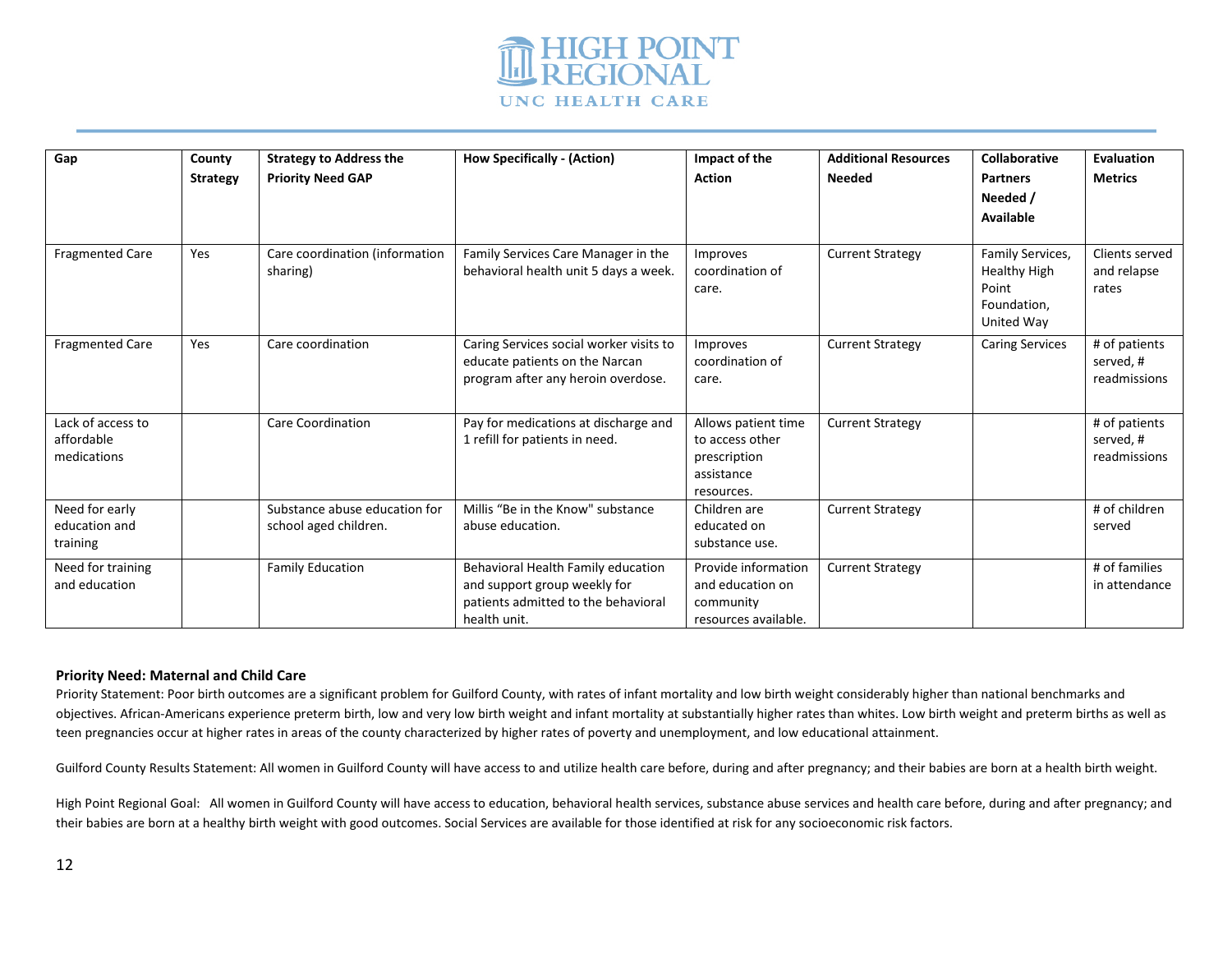

| Gap                                                             | County<br>Identified<br><b>Strategy</b> | <b>Strategy to Address the</b><br><b>Priority Need Gap</b>                                                       | <b>How Specifically - (Action)</b>                                                                                                                                                                                                              | Impact of the<br><b>Action</b>                                                                  | <b>Additional</b><br><b>Resources</b><br><b>Needed</b>                                                                                                                     | <b>Collaborative</b><br><b>Partners Needed</b><br>/ Available                                                                                                                           | <b>Evaluation Metric</b>                                                                                                                          |
|-----------------------------------------------------------------|-----------------------------------------|------------------------------------------------------------------------------------------------------------------|-------------------------------------------------------------------------------------------------------------------------------------------------------------------------------------------------------------------------------------------------|-------------------------------------------------------------------------------------------------|----------------------------------------------------------------------------------------------------------------------------------------------------------------------------|-----------------------------------------------------------------------------------------------------------------------------------------------------------------------------------------|---------------------------------------------------------------------------------------------------------------------------------------------------|
| Lack of resource<br>knowledge                                   | Yes                                     | In collaboration with<br>community partners<br>create a Maternal Health<br>Resource Map.                         | Launch a Health Communication<br>Campaign to promote use of the resource<br>map within the community.                                                                                                                                           | Families and<br>providers are aware<br>of the resources<br>available and how<br>to access them. | <b>Identify lead</b><br>agency and<br>collection of<br>date, posting and<br>printing of the<br>resource map,<br>marketing, staff<br>time to<br>participate in the<br>team. | Community<br>Health<br>Assessment<br>Team, United<br>Way, Partnering<br>with area<br>obstetricians and<br>pediatricians                                                                 | Access to prenatal<br>care, Infant<br>Mortality                                                                                                   |
| Lack of coordination<br>between other<br>community<br>resources | Yes                                     | Identify group to lead<br>coordination and<br>collaboration efforts.                                             | Actively participate in the group identified<br>to lead coordination and collaboration<br>efforts.                                                                                                                                              | Coordination of<br>care improves,<br>avoids duplication<br>of effort.                           | Staff time to<br>participate in the<br>collaborative                                                                                                                       | Healthy<br>Tomorrow<br>Alliance Healthy<br>Beginnings<br>Program,<br><b>Universal Home</b><br>Visiting Program,<br>United Way                                                           | Access to prenatal<br>care, Infant<br>Mortality, Birth<br>Weight                                                                                  |
| Need to increase<br>rates for exclusive<br>breastfeeding        |                                         | <b>Breast Feeding Support</b><br>Group, information on<br>breastfeeding shared<br>prenatally.                    | Work with physician offices and<br>community services prior to birth to<br>educate pregnant women and<br>community.                                                                                                                             | More women will<br>be successful at<br>exclusively breast<br>feeding.                           | May need<br>additional<br>lactation<br>consultant<br>support                                                                                                               | <b>Guilford County</b><br>Health<br>Department, WIC                                                                                                                                     | <b>Infant Mortality</b><br>Rate, number of<br>women choosing<br>to breast feed,<br>exclusive<br>breastfeeding rate<br>reported                    |
| Lack of prenatal care<br>in impoverished<br>communities         |                                         | Collaborate with<br>community resources to<br>provide resources where<br>women are accessing<br>other resources. | Work with food banks and community<br>centers to create a collaborative program<br>where women are incentivized to come in<br>during first 12 weeks of pregnancy,<br>provide information on Pregnancy<br>Medicaid and other prenatal resources. | Increase number of<br>women receiving<br>prenatal Care in the<br>1st trimester.                 | Community<br>partners,<br>locations,<br>volunteers,<br>staffing,<br>materials and<br>supplies, grant<br>funding for<br>expansion                                           | <b>Community Food</b><br>Banks,<br>Community<br>Centers, Guilford<br>County<br>Department of<br>Health and<br>Human Services,<br>United Way,<br><b>Healthy High</b><br>Point Foundation | Women receiving<br>prenatal care<br>within the 1st<br>trimester. Women<br>accessing and<br>successfully<br>applying for<br>Pregnancy<br>Medicaid. |